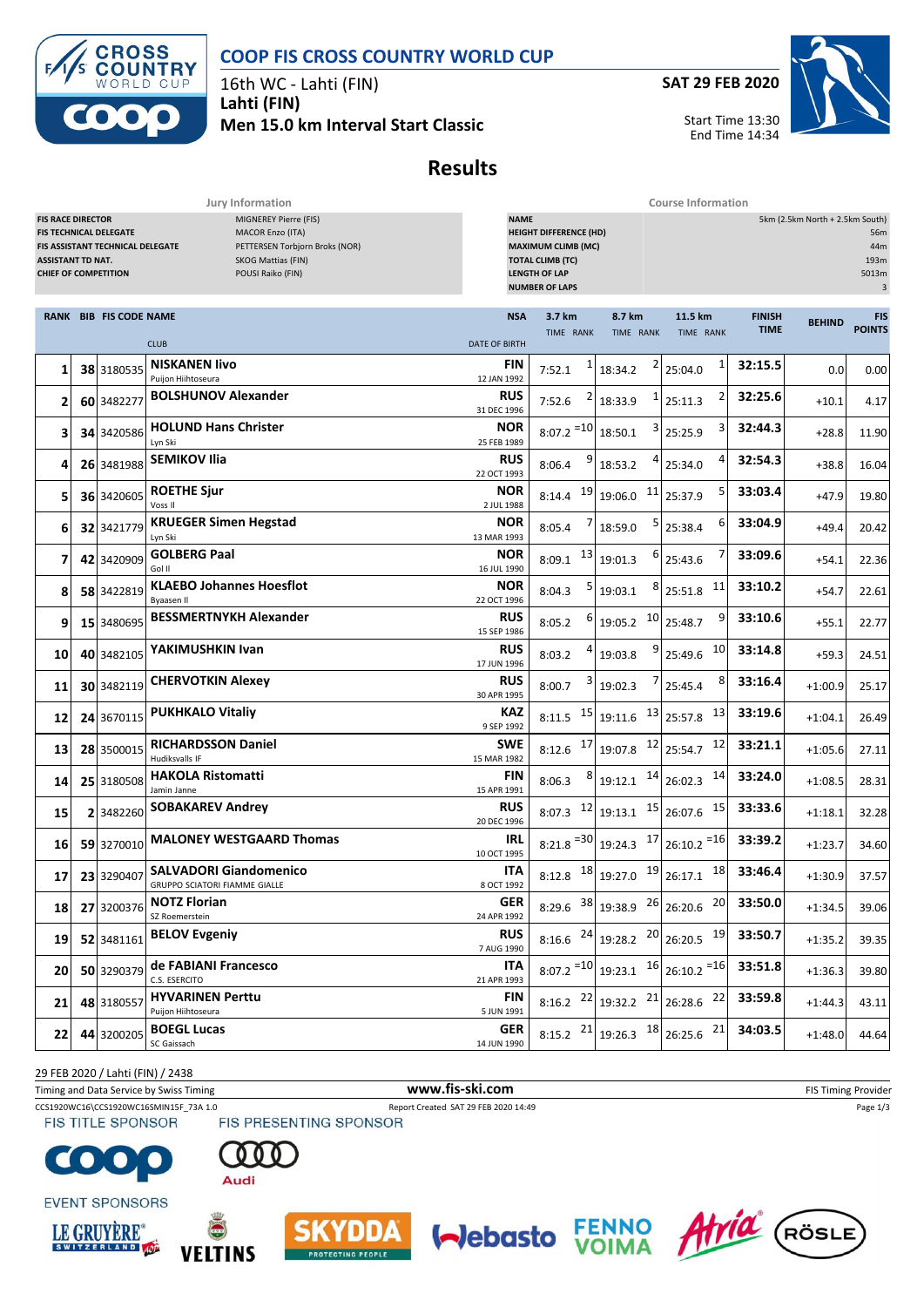



16th WC - Lahti (FIN) **Lahti (FIN) Men 15.0 km Interval Start Classic** **SAT 29 FEB 2020**



Start Time 13:30 End Time 14:34

## **Results**

|    | RANK BIB FIS CODE NAME |                                                          | <b>NSA</b>                | 3.7 km                          | 8.7 km                                  | 11.5 km                               | <b>FINISH</b> | <b>BEHIND</b> | <b>FIS</b>    |
|----|------------------------|----------------------------------------------------------|---------------------------|---------------------------------|-----------------------------------------|---------------------------------------|---------------|---------------|---------------|
|    |                        | <b>CLUB</b>                                              | <b>DATE OF BIRTH</b>      | TIME RANK                       | <b>TIME RANK</b>                        | TIME RANK                             | <b>TIME</b>   |               | <b>POINTS</b> |
| 23 | 3200241                | <b>BING Thomas</b><br>Rhoener WSV Dermbach               | <b>GER</b><br>3 APR 1990  | $8:16.4$ $23 \mid 19:33.7$      | 22                                      | 26<br>26:38.7                         | 34:03.9       | $+1:48.4$     | 44.80         |
| 24 | 10 3200210             | <b>EISENLAUER Sebastian</b><br>SC Sonthofen              | <b>GER</b><br>13 MAR 1990 | 8:21.5 $^{29}$ 19:42.4          | 28                                      | 23<br>26:33.5                         | 34:09.6       | $+1:54.1$     | 47.16         |
| 25 | 20 3290504             | <b>VENTURA Paolo</b><br>C.S. ESERCITO                    | ITA<br>1 APR 1996         | 8:19.2 $^{26}$ 19:40.0          | 27                                      | 25<br>26:37.6                         | 34:12.5       | $+1:57.0$     | 48.36         |
| 25 | 22 3501297             | <b>SANDSTROEM Bjoern</b>                                 | <b>SWE</b>                |                                 | 8:20.5 $^{27}$ 19:37.8 $^{25}$ 26:36.2  | 24                                    | 34:12.5       | $+1:57.0$     | 48.36         |
| 27 | 16 3501044             | Piteaa Elit SK<br><b>BRAENNMARK Viktor</b>               | 17 FEB 1995<br><b>SWE</b> |                                 | 8:14.7 $^{20}$ 19:45.1 $^{=30}$ 26:42.9 | 28                                    | 34:24.1       | $+2:08.6$     | 53.15         |
|    |                        | Piteaa Elit SK<br><b>COLOGNA Dario</b>                   | 27 APR 1992<br><b>SUI</b> |                                 |                                         | 29                                    | 34:25.1       |               |               |
| 28 | 56 3510023             | Val Muestair                                             | 11 MAR 1986               |                                 | 8:11.0 $14$ 19:35.4 $24$ 26:43.9        |                                       |               | $+2:09.6$     | 53.57         |
| 29 | 46 3200356             | <b>DOBLER Jonas</b><br>SC Traunstein                     | <b>GER</b><br>4 MAY 1991  | 8:32.2 $43$ 19:52.8             |                                         | 32<br>35 26:50.2                      | 34:27.6       | $+2:12.1$     | 54.60         |
| 30 | 8 3200072              | <b>KATZ Andreas</b><br>SV Baiersbronn                    | <b>GER</b><br>8 JAN 1988  | 8:24.2                          | 32<br>33 19:50.0                        | 34<br>26:53.3                         | 34:27.7       | $+2:12.2$     | 54.64         |
| 31 | 53 3180865             | <b>VUORINEN Lauri</b><br>Skiteam 105                     | FIN<br>1 JAN 1995         |                                 | 8:28.9 $36$ 19:52.5 $34$ 26:52.9        | 33                                    | 34:33.2       | $+2:17.7$     | 56.92         |
| 32 | 5 3181007              | <b>VUORELA Markus</b><br>Jamin Janne                     | FIN<br>28 MAY 1996        | $8:21.8$ <sup>=30</sup> 19:43.4 | 29                                      | 31<br>26:49.9                         | 34:34.3       | $+2:18.8$     | 57.37         |
| 33 | 54 3420994             | <b>TOENSETH Didrik</b><br>Byaasen II                     | <b>NOR</b><br>10 MAY 1991 | $8:11.7$ $16$ 19:34.2           | 23                                      | 27<br>26:40.3                         | 34:34.7       | $+2:19.2$     | 57.54         |
| 34 | 21 3290321             | <b>GARDENER Stefano</b>                                  | ITA                       |                                 | 8:31.3 $41$ 19:53.0 36                  | 35<br>26:54.5                         | 34:36.1       | $+2:20.6$     | 58.11         |
| 35 | 12 3180436             | C.S. CARABINIERI SEZ. SCI<br><b>MIKKONEN Juho</b>        | 11 OCT 1990<br>FIN        | 8:23.4                          | $32$ 20:00.2                            | 39 27:07.5<br>38                      | 34:40.5       | $+2:25.0$     | 59.93         |
| 36 | 3 3670022              | Vuokatti Ski Team Kainuu<br>VELICHKO Yevgeniy            | 28 DEC 1990<br>KAZ        | 8:28.1                          | $35$ 19:50.4 $33$ 26:57.7               | 36                                    | 34:41.8       | $+2:26.3$     | 60.47         |
| 37 | 13 3290245             | <b>NOECKLER Dietmar</b>                                  | 2 APR 1987<br><b>ITA</b>  |                                 | 8:21.2 $^{28}$ 19:45.1 $^{=30}$ 26:49.6 | 30                                    | 34:44.0       | $+2:28.5$     | 61.38         |
|    |                        | G.S. FIAMME ORO MOENA                                    | 29 SEP 1988               |                                 |                                         |                                       |               |               |               |
| 38 | 29 3510351             | <b>FURGER Roman</b><br>Schattdorf                        | <b>SUI</b><br>10 FEB 1990 | 8:29.9 39                       | 20:11.0 44 27:14.0                      | 41                                    | 34:55.6       | $+2:40.1$     | 66.17         |
| 39 | 7 3500755              | <b>JONSSON Fredrik</b><br>Hudiksvalls IF                 | <b>SWE</b><br>20 JUL 1990 | 8:37.9 51                       | 20:21.0 46                              | 45<br>27:24.2                         | 34:57.2       | $+2:41.7$     | 66.84         |
| 40 | 55 3180990             | <b>HAARALA Juuso</b><br>Pohti Skiteam                    | FIN<br>22 SEP 1996        | 8:31.0                          | 40 20:06.7                              | $40$ 27:14.8<br>42                    | 35:01.5       | $+2:46.0$     | 68.61         |
| 41 | 14 3510534             | <b>KLEE Beda</b><br>Speer Ebnat-Kappel                   | SUI<br>16 JUN 1996        | $8:35.8$ $46$ 20:07.2           |                                         | 44<br>$41$ 27:17.9                    | 35:03.0       | $+2:47.5$     | 69.23         |
| 42 | 4 3180984              | <b>LEPISTO Lauri</b><br>Kouvolan Hiihtoseura             | FIN<br>19 SEP 1996        | 8:18.8 $^{25}$ 19:57.3          |                                         | 38 27:07.3<br>37                      | 35:04.4       | $+2:48.9$     | 69.81         |
| 43 |                        | 11 3670078 KLIMIN Olzhas                                 | KAZ<br>30 AUG 1996        |                                 |                                         | 8:31.6 $42$ 20:08.9 $43$ 27:11.2 $39$ | 35:04.8       | $+2:49.3$     | 69.98         |
| 44 | 9 3660065              | <b>SEMENOV Michail</b>                                   | BLR<br>5 FEB 1986         | 8:37.2 50                       | 20:13.6                                 | $45$ 27:17.1<br>43                    | 35:06.1       | $+2:50.6$     | 70.51         |
| 45 | 49 3180091             | <b>MANTERE Timo</b>                                      | FIN                       | 8:39.2 $53$ 19:55.5             | 37                                      | 40<br>27:13.0                         | 35:20.5       | $+3:05.0$     | 76.47         |
| 46 | 18 3530711             | Ilmajoen Kisailijat<br><b>MARTIN Adam</b>                | 23 APR 1983<br><b>USA</b> | $8:40.6$ $55$ 20:23.3           |                                         | 48 27:39.2<br>47                      | 35:25.5       | $+3:10.0$     | 78.53         |
| 47 | 17 3530772             | Craftsbury Nordic Ski Club<br><b>LUSTGARTEN Benjamin</b> | 26 OCT 1994<br><b>USA</b> | 48<br>8:36.6                    | 50<br>20:24.3                           | 48<br>27:40.6                         | 35:29.8       | $+3:14.3$     | 80.31         |
|    |                        | Craftsbury Nordic Ski Club                               | 17 APR 1992               |                                 |                                         |                                       |               |               |               |

29 FEB 2020 / Lahti (FIN) / 2438

Timing and Data Service by Swiss Timing **WWW.fis-Ski.com WWW.fis-Ski.com** FIS Timing Provider

CCS1920WC16\CCS1920WC16SMIN15F\_73A 1.0 Report Created SAT 29 FEB 2020 14:49 Page 2/3<br>
FIS TITLE SPONSOR FIS PRESENTING SPONSOR



Audi